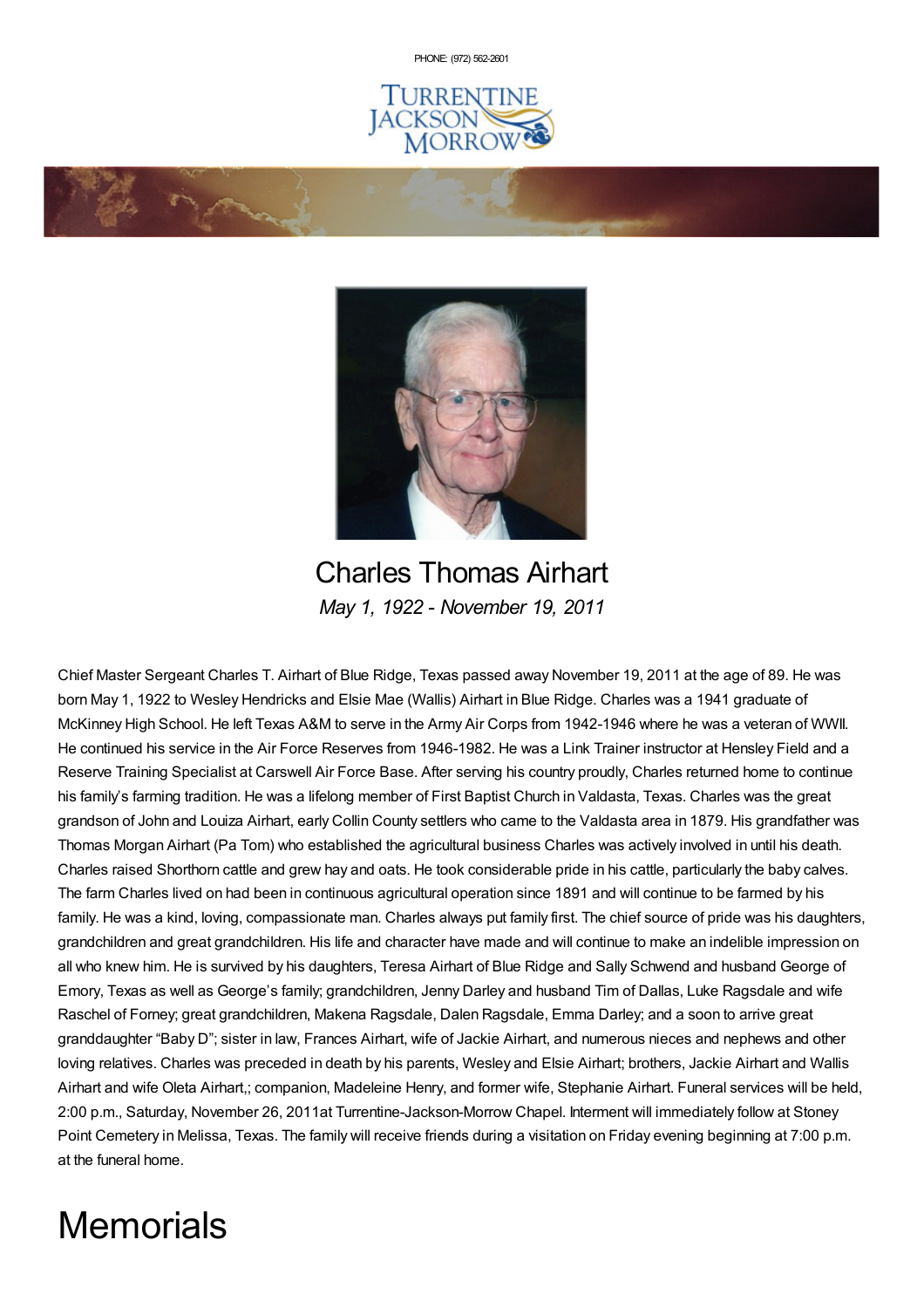*Sally and Family: Our heartfelt sympathy to you on the loss of your dear father. He was a very special and loving person and I know you all will miss him very much. You were very blessed to have him in your life. My thoughts and prayers are with you. We were out of town when we heard the news and during the funeral or we would have been there. Much love - Debbie and Lance* **DEBBIE & LANCE ARMSTRONG, NOVEMBER 28, 2011**

*To Sally and family - my wishes and concerns are with you. While I never met him, I can imagine what a special person Charles was and how much he must be missed. Military, farm and family - what a full life. Strength to you now in your loss.*

## **JAYNE SCHWEND, NOVEMBER 27, 2011**

*Sending our sincere sympathy. Sorry we were unable to come to funeral services but your family is in our thoughts and prayers. Charlie Tom would come to the trailer on the hill during the summer (inherited Airhart land) and visit with us. He was a dear cousin and we thought alot of him. My dad, Jim Todd, was very fond of this Airhart family. My brother, Jerry Tom Airhart from Roswell sends his sympathy too.*

## **VALENCIA AIRHART HEWETT, NOVEMBER 26, 2011**

*To Sally and Family, my thoughts and concern go out to you in this difficult time. Im sorry not to have met Mr. Airhart. He sounds like such a kind, sweet person and knowing him to be Sally's parent, I can imagine what a special person he was. Wishing you strength and comfort in his memories ~* **JAYNE SCHWEND, NOVEMBER 25, 2011**

*We also had not had the pleasure of knowing Charles Airhart, but feel all of the virtues of love and kindness he instilled in his daughter Sally, are a shinning testimonial to the kind of man he was. The world will be a sadder place with his passing, and I think heaven has just become a little bit better place now. Our sympathies go out to the entire Airhart family* **TWINKLE AND MARK SCHWEND, NOVEMBER 25, 2011**

*We are so sorry for your loss. Prayers lifted for all the family.*